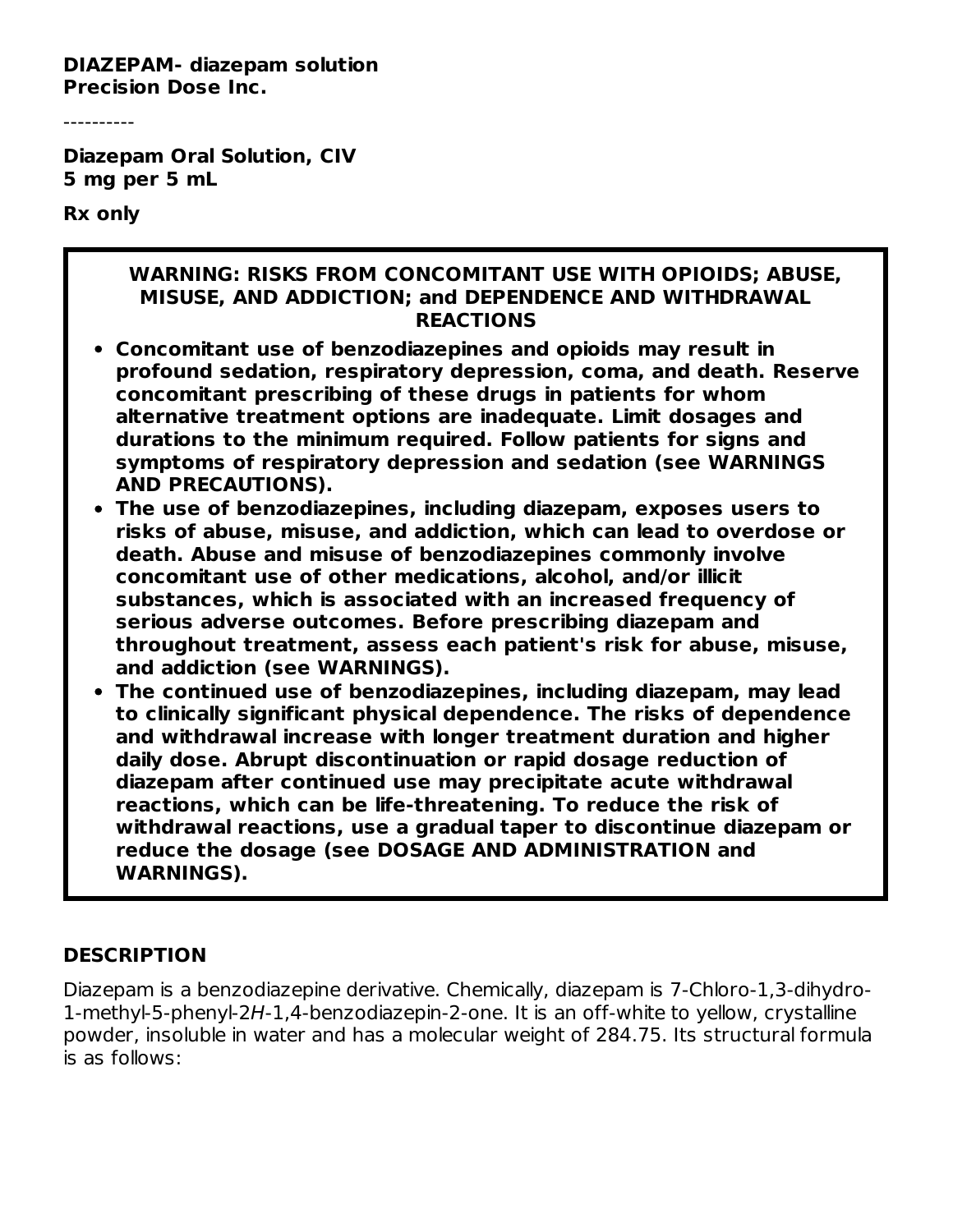

**C H CIN O 16 13 2**

Each 5 mL of Oral Solution contains:

diazepam USP 5 mg

#### **Inactive Ingredients**

The flavored 5 mg/5 mL Oral Solution contains bitterness modifier, citric acid, D&C Yellow No. 10, FD&C Red No. 40, polyethylene glycol, propylene glycol, sodium citrate, sorbitol, water and wintergreen coriander spice blend.

### **CLINICAL PHARMACOLOGY**

Diazepam is a benzodiazepine that exerts anxiolytic, sedative, muscle-relaxant, anticonvulsant and amnestic effects. Most of these effects are thought to result from a facilitation of the action of gamma aminobutyric acid (GABA), an inhibitory neurotransmitter in the central nervous system.

#### **Pharmacokinetics**

#### Absorption

After oral administration > 90% of diazepam is absorbed and the average time to achieve peak plasma concentrations is 1 to 1.5 hours with a range of 0.25 to 2.5 hours. Absorption is delayed and decreased when administered with a moderate fat meal. In the presence of food, mean lag times are approximately 45 minutes as compared with 15 minutes when fasting. There is also an increase in the average time to achieve peak concentrations to about 2.5 hours in the presence of food as compared with 1.25 hours when fasting. This results in an average decrease in  $\mathsf{C}_{\mathsf{max}}$  of 20% in addition to a 27% decrease in AUC (range 15% to 50%) when administered with food.

#### **Distribution**

Diazepam and its metabolites are highly bound to plasma proteins (diazepam 98%). Diazepam and its metabolites cross the blood-brain and placental barriers and are also found in breast milk in concentrations approximately one tenth of those in maternal plasma (days 3 to 9 post-partum). In young healthy males, the volume of distribution at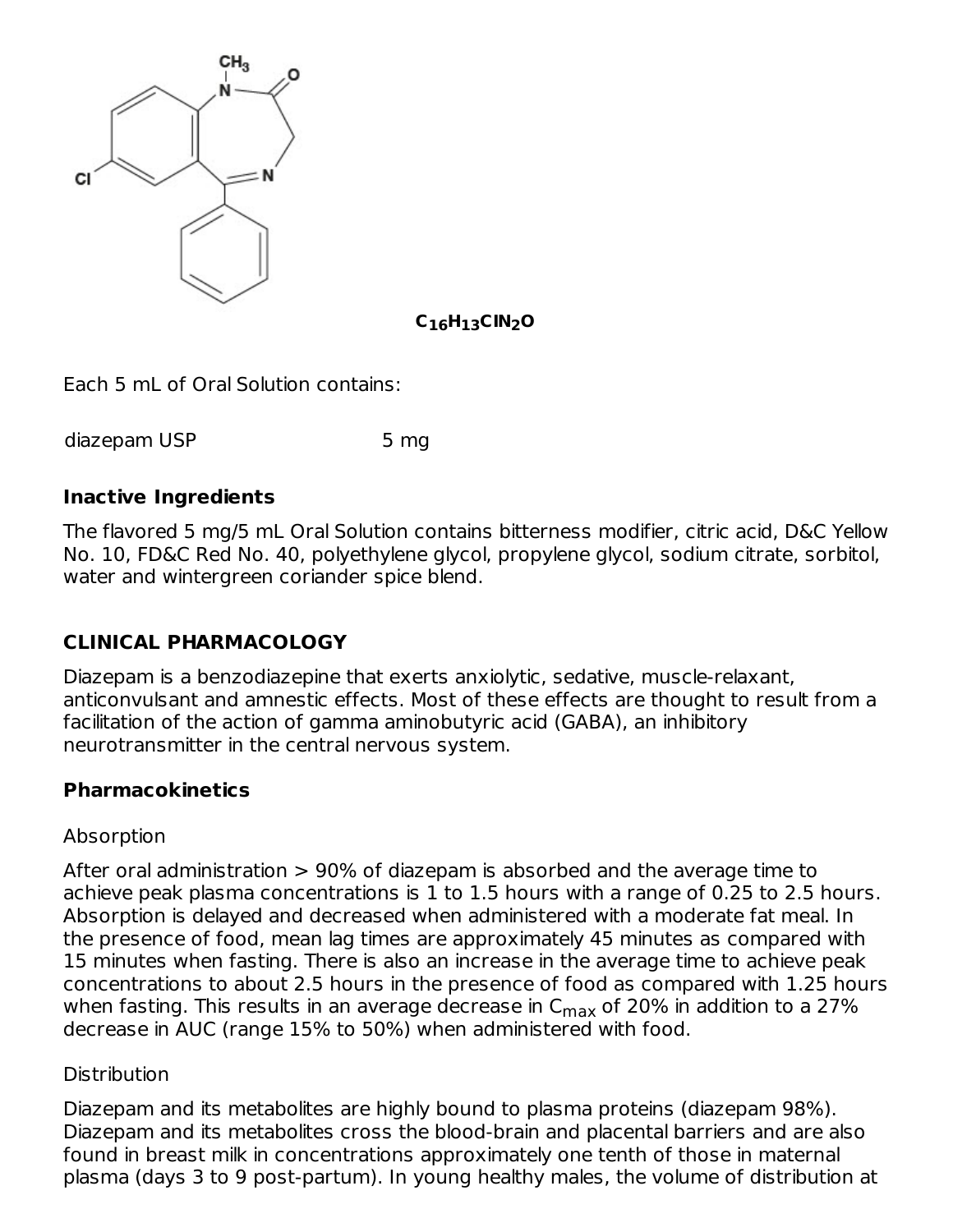steady-state is 0.8 to 1.0 L/kg. The decline in the plasma concentration-time profile after oral administration is biphasic. The initial distribution phase has a half-life of approximately 1 hour, although it may range up to  $> 3$  hours.

#### **Metabolism**

Diazepam is N-demethylated by CYP3A4 and 2C19 to the active metabolite Ndesmethyldiazepam, and is hydroxylated by CYP3A4 to the active metabolite temazepam. N-desmethyldiazepam and temazepam are both further metabolized to oxazepam. Temazepam and oxazepam are largely eliminated by glucuronidation.

#### **Elimination**

The initial distribution phase is followed by a prolonged terminal elimination phase (halflife up to 48 hours). The terminal elimination half-life of the active metabolite Ndesmethyldiazepam is up to 100 hours. Diazepam and its metabolites are excreted mainly in the urine, predominantly as their glucuronide conjugates. The clearance of diazepam is 20 to 30 mL/min in young adults. Diazepam accumulates upon multiple dosing and there is some evidence that the terminal elimination half-life is slightly prolonged.

## **Pharmacokinetics in Special Populations**

### Children

In children 3 to 8 years old the mean half-life of diazepam has been reported to be 18 hours.

### Newborns

In full term infants, elimination half-lives around 30 hours have been reported, with a longer average half-life of 54 hours reported in premature infants of 28 to 34 weeks gestational age and 8 to 81 days post-partum. In both premature and full term infants the active metabolite desmethyldiazepam shows evidence of continued accumulation compared to children. Longer half-lives in infants may be due to incomplete maturation of metabolic pathways.

### Geriatric

Elimination half-life increases by approximately 1 hour for each year of age beginning with a half-life of 20 hours at 20 years of age. This appears to be due to an increase in volume of distribution with age and a decrease in clearance. Consequently, the elderly may have lower peak concentrations, and on multiple dosing higher trough concentrations. It will also take longer to reach steady-state. Conflicting information has been published on changes of plasma protein binding in the elderly. Reported changes in free drug may be due to significant decreases in plasma proteins due to causes other than simply aging.

### Hepatic Insufficiency

In mild and moderate cirrhosis, average half-life is increased. The average increase has been variously reported from 2-fold to 5-fold, with individual half-lives over 500 hours reported. There is also an increase in volume of distribution, and average clearance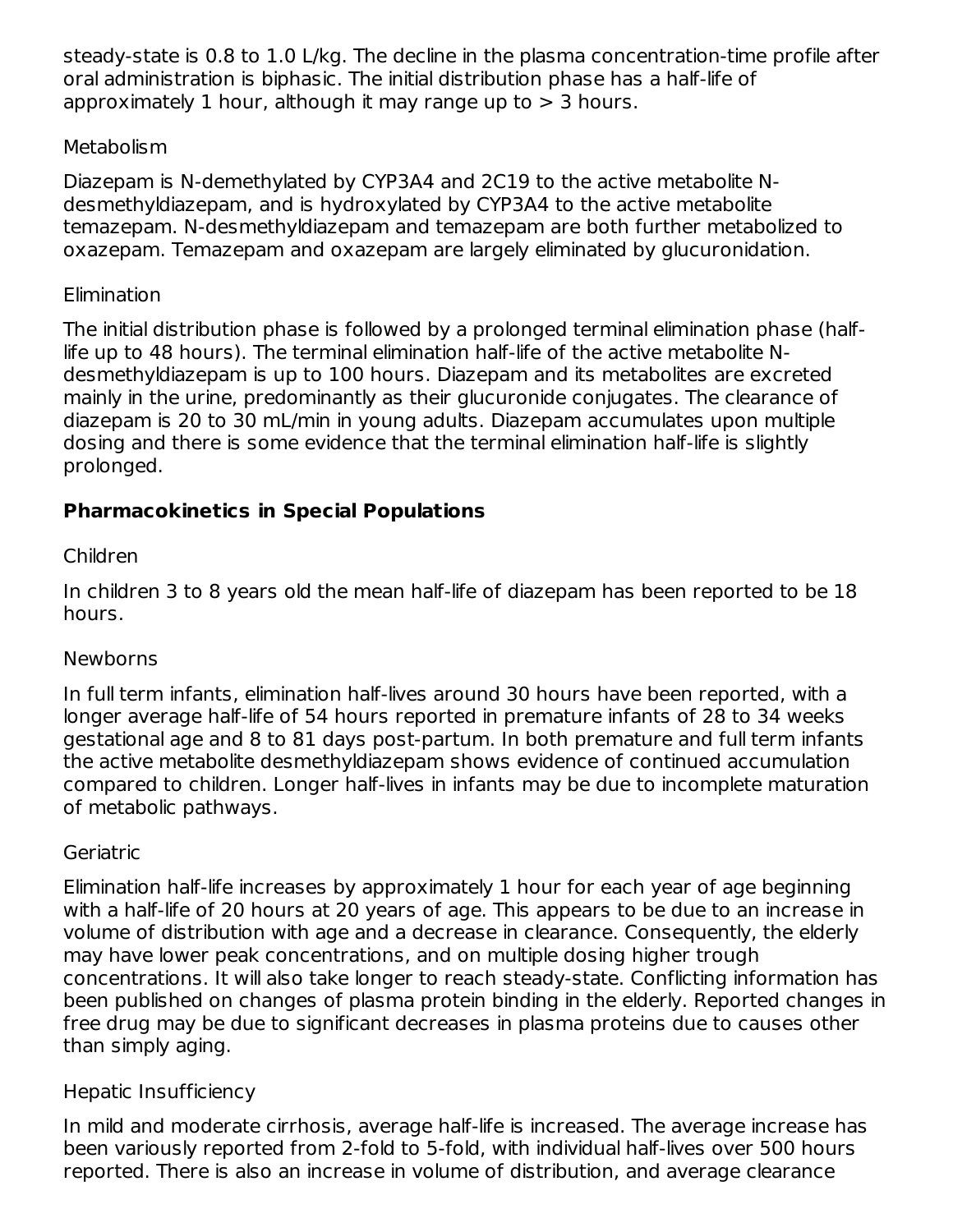decreases by almost half. Mean half-life is also prolonged with hepatic fibrosis to 90 hours (range 66 to 104 hours), with chronic active hepatitis to 60 hours (range 26 to 76 hours), and with acute viral hepatitis to 74 hours (range 49 to 129 hours). In chronic active hepatitis, clearance is decreased by almost half.

#### **INDICATIONS**

Diazepam is indicated for the management of anxiety disorders or for the short-term relief of the symptoms of anxiety. Anxiety or tension associated with the stress of everyday life usually does not require treatment with an anxiolytic.

In acute alcohol withdrawal, diazepam may be useful in the symptomatic relief of acute agitation, tremor, impending or acute delirium tremens and hallucinosis.

Diazepam is a useful adjunct for the relief of skeletal muscle spasm due to reflex spasm to local pathology (such as inflammation of the muscles or joints, or secondary to trauma), spasticity caused by upper motor neuron disorders (such as cerebral palsy and paraplegia), athetosis, and stiff-man syndrome.

Oral diazepam may be used adjunctively in convulsive disorders, although it has not proved useful as the sole therapy.

The effectiveness of diazepam in long-term use, that is, more than 4 months, has not been assessed by systematic clinical studies. The physician should periodically reassess the usefulness of the drug for the individual patient.

### **CONTRAINDICATIONS**

Diazepam is contraindicated in patients with a known hypersensitivity to diazepam and, because of lack of sufficient clinical experience, in pediatric patients under 6 months of age. Diazepam is also contraindicated in patients with myasthenia gravis, severe respiratory insufficiency, severe hepatic insufficiency, and sleep apnea syndrome. It may be used in patients with open-angle glaucoma who are receiving appropriate therapy, but is contraindicated in acute narrow-angle glaucoma.

#### **WARNINGS**

#### **Risks from Concomitant Use with Opioids**

Concomitant use of benzodiazepines, including diazepam, and opioids may result in profound sedation, respiratory depression, coma, and death. Because of these risks, reserve concomitant prescribing of these drugs in patients for whom alternative treatment options are inadequate.

Observational studies have demonstrated that concomitant use of opioid analgesics and benzodiazepines increases the risk of drug-related mortality compared to use of opioids alone. If a decision is made to prescribe diazepam concomitantly with opioids, prescribe the lowest effective dosages and minimum durations of concomitant use, and follow patients closely for signs and symptoms of respiratory depression and sedation. In patients already receiving an opioid analgesic, prescribe a lower initial dose of diazepam than indicated in the absence of an opioid and titrate based on clinical response. If an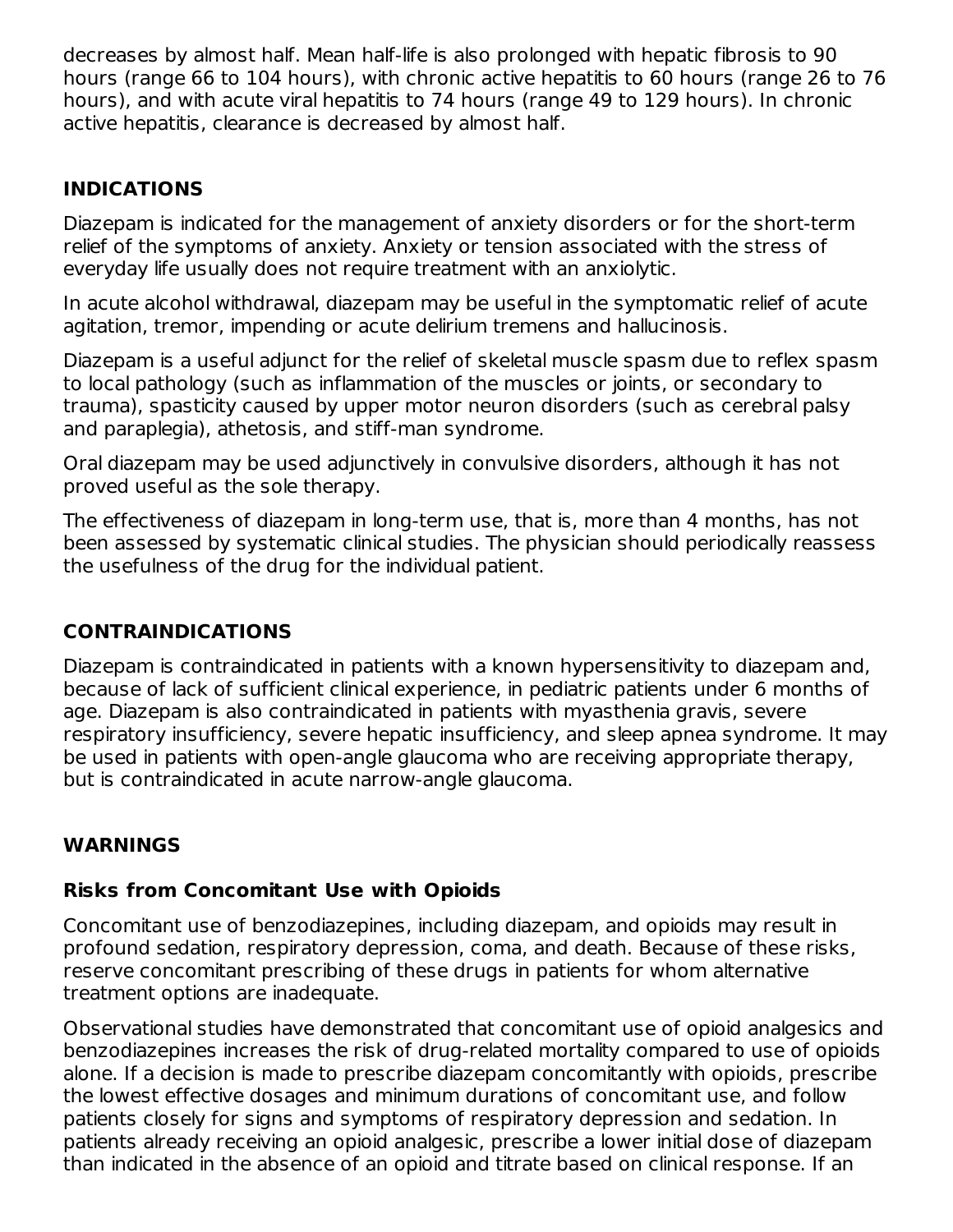opioid is initiated in a patient already taking diazepam, prescribe a lower initial dose of the opioid and titrate based upon clinical response.

Advise both patients and caregivers about the risks of respiratory depression and sedation when diazepam is used with opioids. Advise patients not to drive or operate heavy machinery until the effects of concomitant use with the opioid have been determined (see PRECAUTIONS: Drug Interactions).

## **Abuse, Misuse, and Addiction**

The use of benzodiazepines, including diazepam, exposes users to the risks of abuse, misuse, and addiction, which can lead to overdose or death. Abuse and misuse of benzodiazepines often (but not always) involve the use of doses greater than the maximum recommended dosage and commonly involve concomitant use of other medications, alcohol, and/or illicit substances, which is associated with an increased frequency of serious adverse outcomes, including respiratory depression, overdose, or death (see DRUG ABUSE AND DEPENDENCE: Abuse).

Before prescribing diazepam and throughout treatment, assess each patient's risk for abuse, misuse, and addiction (e.g., using a standardized screening tool). Use of diazepam, particularly in patients at elevated risk, necessitates counseling about the risks and proper use of diazepam along with monitoring for signs and symptoms of abuse, misuse, and addiction. Prescribe the lowest effective dosage; avoid or minimize concomitant use of CNS depressants and other substances associated with abuse, misuse, and addiction (e.g., opioid analgesics, stimulants); and advise patients on the proper disposal of unused drug. If a substance use disorder is suspected, evaluate the patient and institute (or refer them for) early treatment, as appropriate.

### **Dependence and Withdrawal Reactions**

To reduce the risk of withdrawal reactions, use a gradual taper to discontinue diazepam or reduce the dosage (a patient-specific plan should be used to taper the dose) (see DOSAGE AND ADMINISTRATION: Discontinuation or Dosage Reduction of Diazepam).

Patients at an increased risk of withdrawal adverse reactions after benzodiazepine discontinuation or rapid dosage reduction include those who take higher dosages, and those who have had longer durations of use.

### **Acute Withdrawal Reactions**

The continued use of benzodiazepines, including diazepam, may lead to clinically significant physical dependence. Abrupt discontinuation or rapid dosage reduction of diazepam after continued use, or administration of flumazenil (a benzodiazepine antagonist) may precipitate acute withdrawal reactions, which can be life-threatening (e.g., seizures) (see DRUG ABUSE AND DEPENDENCE: Dependence).

### **Protracted Withdrawal Syndrome**

In some cases, benzodiazepine users have developed a protracted withdrawal syndrome with withdrawal symptoms lasting weeks to more than 12 months (see DRUG ABUSE AND DEPENDENCE: Dependence).

Diazepam is not recommended in the treatment of psychotic patients and should not be employed instead of appropriate treatment.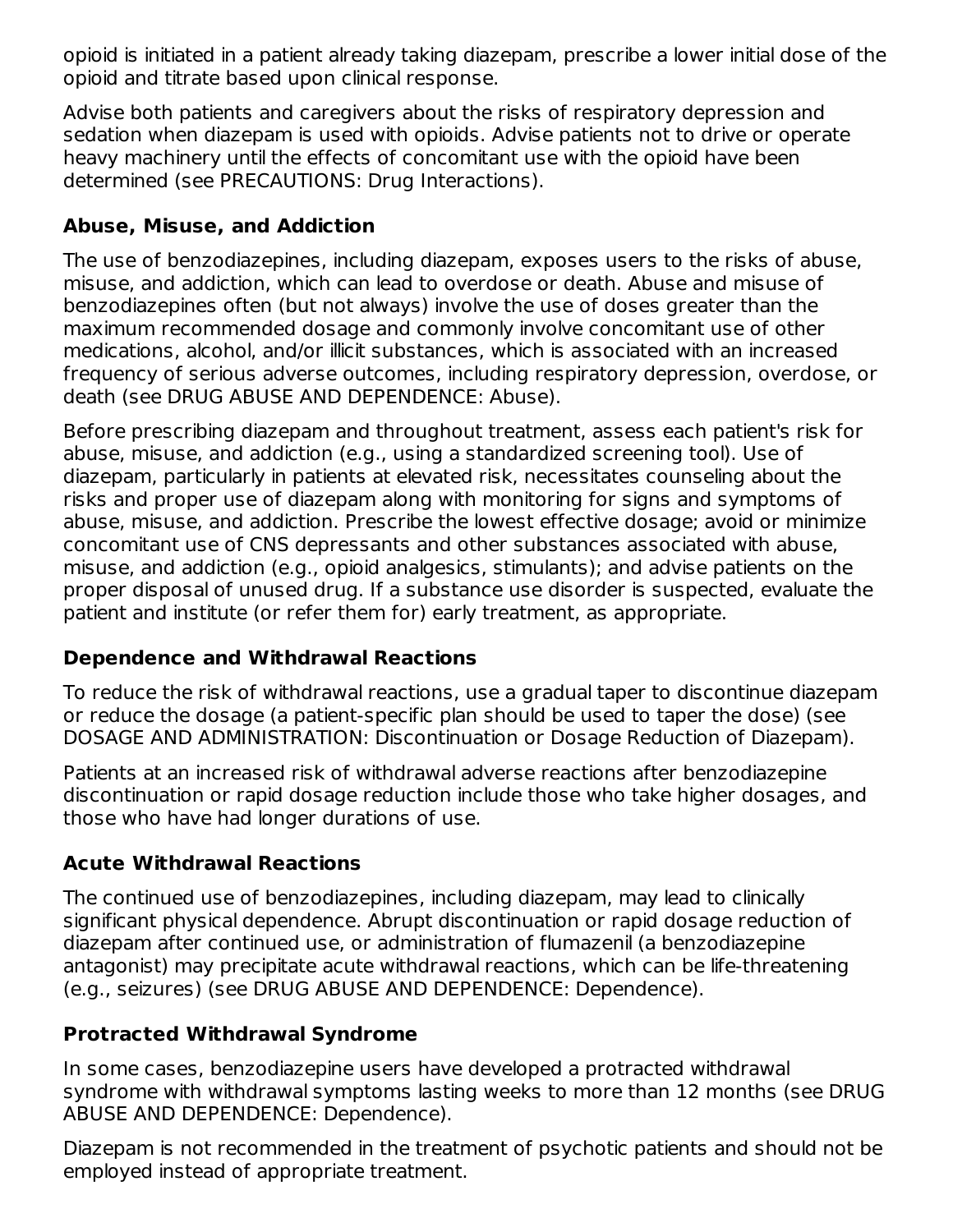Since diazepam has a central nervous system depressant effect, patients should be advised against the simultaneous ingestion of alcohol and other CNS-depressant drugs during diazepam therapy.

As with other agents that have anticonvulsant activity, when diazepam is used as an adjunct in treating convulsive disorders, the possibility of an increase in the frequency and/or severity of grand mal seizures may require an increase in the dosage of standard anticonvulsant medication. Abrupt withdrawal of diazepam in such cases may also be associated with a temporary increase in the frequency and/or severity of seizures.

#### **Pregnancy**

An increased risk of congenital malformations and other developmental abnormalities associated with the use of benzodiazepine drugs during pregnancy has been suggested. There may also be non-teratogenic risks associated with the use of benzodiazepines during pregnancy. There have been reports of neonatal flaccidity, respiratory and feeding difficulties, and hypothermia in children born to mothers who have been receiving benzodiazepines late in pregnancy. In addition, children born to mothers receiving benzodiazepines on a regular basis late in pregnancy may be at some risk of experiencing withdrawal symptoms during the postnatal period.

Diazepam has been shown to be teratogenic in mice and hamsters when given orally at daily doses of 100 mg/kg or greater (approximately eight times the maximum recommended human dose [MRHD = 1 mg/kg/day] or greater on a mg/m<sup>2</sup> basis). Cleft palate and encephalopathy are the most common and consistently reported malformations produced in these species by administration of high, maternally toxic doses of diazepam during organogenesis. Rodent studies have indicated that prenatal exposure to diazepam doses similar to those used clinically can produce long-term changes in cellular immune responses, brain neurochemistry, and behavior.

In general, the use of diazepam in women of childbearing potential, and more specifically during known pregnancy, should be considered only when the clinical situation warrants the risk to the fetus. The possibility that a woman of childbearing potential may be pregnant at the time of institution of therapy should be considered. If this drug is used during pregnancy, or if the patient becomes pregnant while taking this drug, the patient should be apprised of the potential hazard to the fetus. Patients should also be advised that if they become pregnant during therapy or intend to become pregnant they should communicate with their physician about the desirability of discontinuing the drug.

### **Labor and Delivery**

Special care must be taken when diazepam is used during labor and delivery, as high single doses may produce irregularities in the fetal heart rate and hypotonia, poor sucking, hypothermia, and moderate respiratory depression in the neonates. With newborn infants it must be remembered that the enzyme system involved in the breakdown of the drug is not yet fully developed (especially in premature infants).

### **Nursing Mothers**

Diazepam passes into breast milk. Breastfeeding is therefore not recommended in patients receiving diazepam.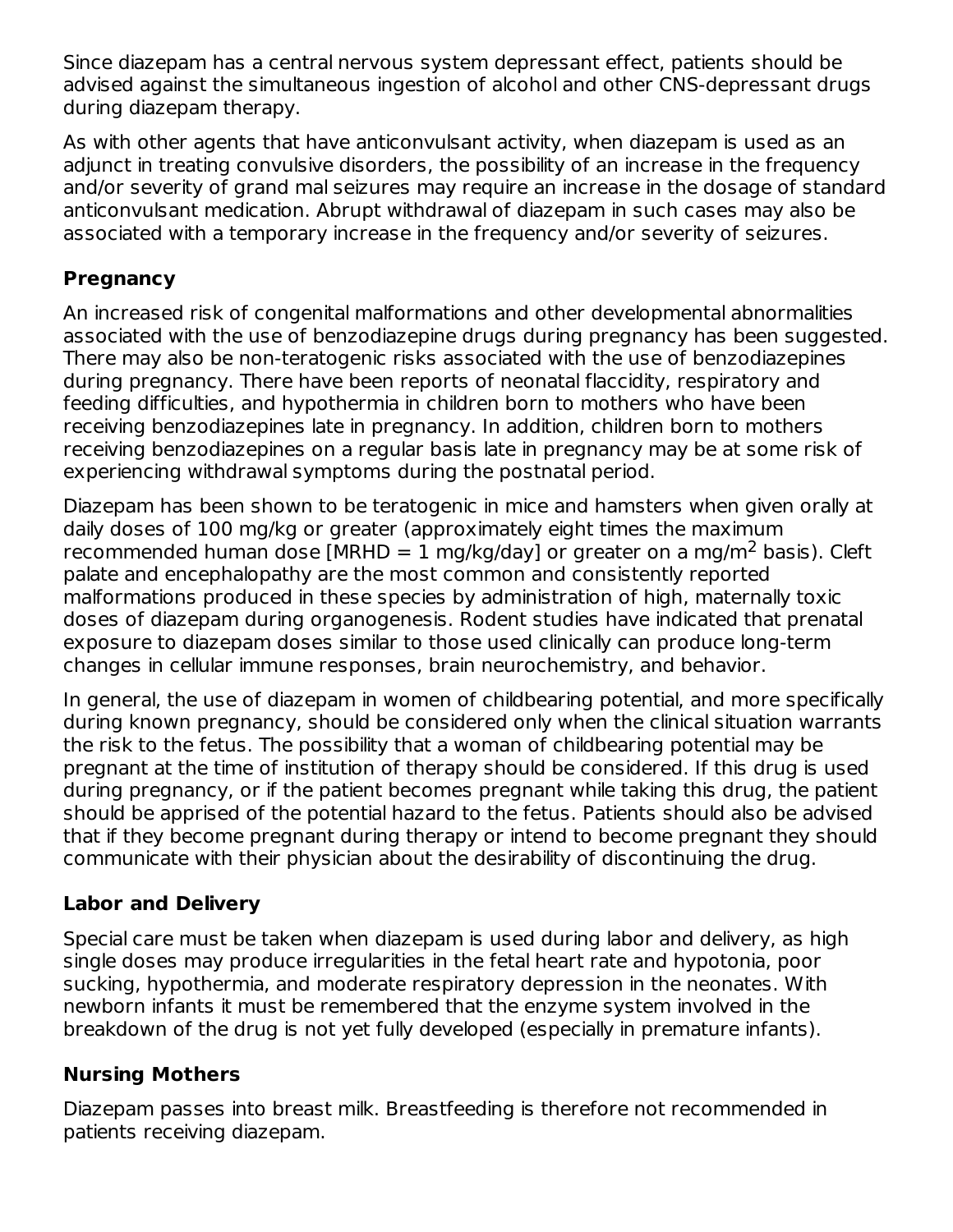#### **PRECAUTIONS**

### **General**

If diazepam is to be combined with other psychotropic agents or anticonvulsant drugs, careful consideration should be given to the pharmacology of the agents to be employed - particularly with known compounds that may potentiate the action of diazepam such as phenothiazines, narcotics, barbiturates, MAO inhibitors and other antidepressants (see Drug Interactions).

The usual precautions are indicated for severely depressed patients or those in whom there is any evidence of latent depression or anxiety associated with depression, particularly the recognition that suicidal tendencies may be present and protective measures may be necessary.

Psychiatric and paradoxical reactions are known to occur when using benzodiazepines (see ADVERSE REACTIONS). Should this occur, use of the drug should be discontinued. These reactions are more likely to occur in children and the elderly.

A lower dose is recommended for patients with chronic respiratory insufficiency, due to the risk of respiratory depression.

Benzodiazepines should be used with extreme caution in patients with a history of alcohol or drug abuse (see DRUG ABUSE AND DEPENDENCE).

In debilitated patients, it is recommended that the dosage be limited to the smallest effective amount to preclude the development of ataxia or oversedation (2 mg to 2.5 mg once or twice daily, initially, to be increased gradually as needed and tolerated).

Some loss of response to the effects of benzodiazepines may develop after repeated use of diazepam for a prolonged time.

### **Information for Patients**

Advise the patient to read the FDA-approved patient labeling (Medication Guide).

# **Risks from Concomitant Use with Opioids**

Advise both patients and caregivers about the risks of potentially fatal respiratory depression and sedation when diazepam is used with opioids and not to use such drugs concomitantly unless supervised by a health care provider. Advise patients not to drive or operate heavy machinery until the effects of concomitant use with the opioid have been determined (see WARNINGS: Risks from Concomitant Use with Opioids and PRECAUTIONS: Drug Interactions).

# **Abuse, Misuse, and Addiction**

Inform patients that the use of diazepam, even at recommended dosages, exposes users to risks of abuse, misuse, and addiction, which can lead to overdose and death, especially when used in combination with other medications (e.g., opioid analgesics), alcohol, and/or illicit substances. Inform patients about the signs and symptoms of benzodiazepine abuse, misuse, and addiction; to seek medical help if they develop these signs and/or symptoms; and on the proper disposal of unused drug (see WARNINGS: Abuse, Misuse, and Addiction and DRUG ABUSE AND DEPENDENCE).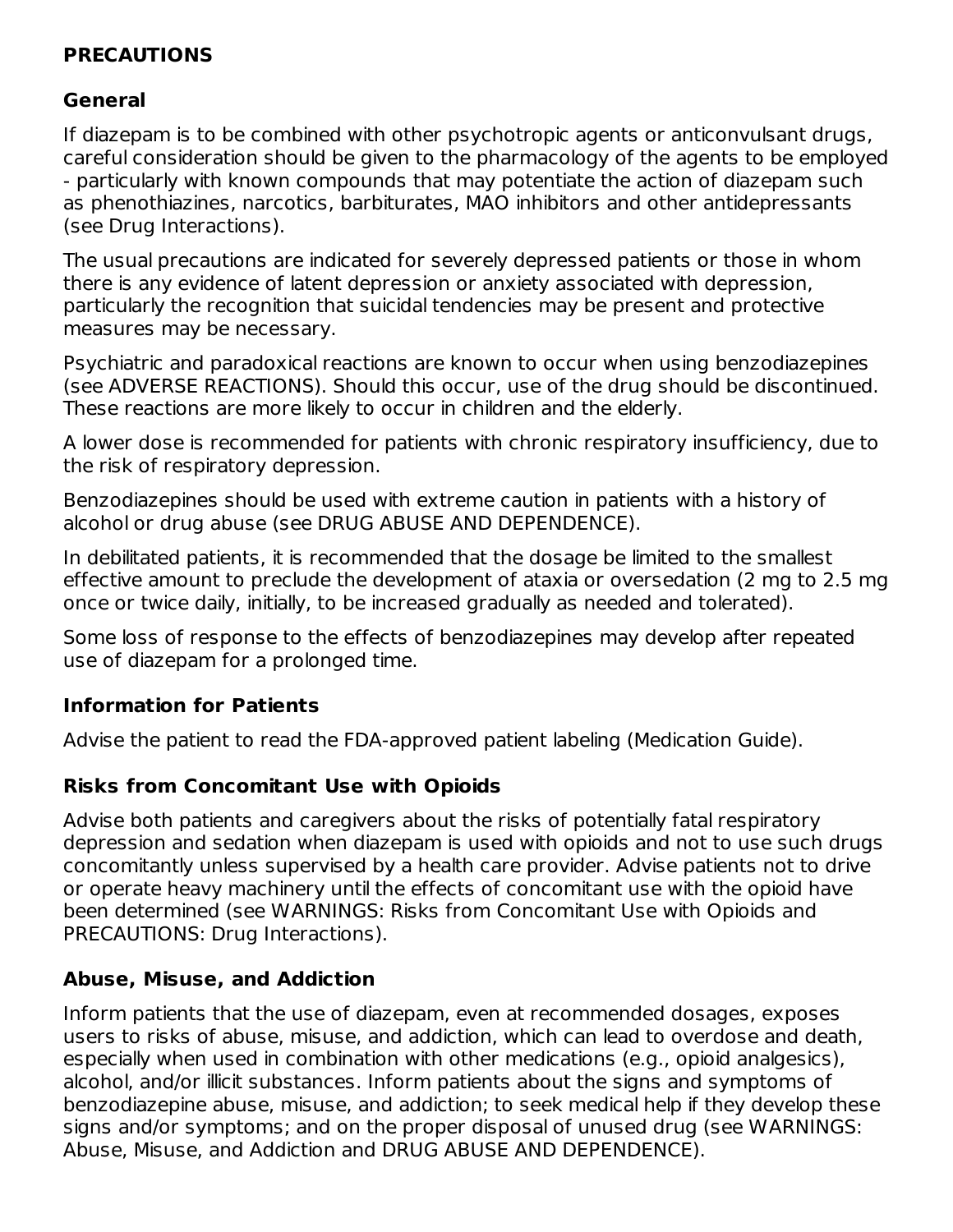### **Withdrawal Reactions**

Inform patients that the continued use of diazepam may lead to clinically significant physical dependence and that abrupt discontinuation or rapid dosage reduction of diazepam may precipitate acute withdrawal reactions, which can be life-threatening. Inform patients that in some cases, patients taking benzodiazepines have developed a protracted withdrawal syndrome with withdrawal symptoms lasting weeks to more than 12 months. Instruct patients that discontinuation or dosage reduction of diazepam may require a slow taper (see WARNINGS: Dependence and Withdrawal Reactions and DRUG ABUSE AND DEPENDENCE).

Patients should be advised against the simultaneous ingestion of alcohol and other CNSdepressant drugs during diazepam therapy. As is true of most CNS-acting drugs, patients receiving diazepam should be cautioned against engaging in hazardous occupations requiring complete mental alertness, such as operating machinery or driving a motor vehicle.

### **Drug Interactions**

#### **Opioids**

The concomitant use of benzodiazepines and opioids increases the risk of respiratory depression because of actions at different receptor sites in the CNS that control respiration. Benzodiazepines interact at  $\mathsf{GABA}_\mathsf{A}$  sites and opioids interact primarily at mu receptors. When benzodiazepines and opioids are combined, the potential for benzodiazepines to significantly worsen opioid-related respiratory depression exists. Limit dosage and duration of concomitant use of benzodiazepines and opioids, and monitor patients closely for respiratory depression and sedation.

#### Centrally Acting Agents

If diazepam is to be combined with other centrally acting agents, careful consideration should be given to the pharmacology of the agents employed particularly with compounds that may potentiate or be potentiated by the action of diazepam, such as phenothiazines, antipsychotics, anxiolytics/sedatives, hypnotics, anticonvulsants, narcotic analgesics, anesthetics, sedative antihistamines, narcotics, barbiturates, MAO inhibitors and other antidepressants.

#### Alcohol

Concomitant use with alcohol is not recommended due to enhancement of the sedative effect.

#### Antacids

Diazepam peak concentrations are 30% lower when antacids are administered concurrently. However, there is no effect on the extent of absorption. The lower peak concentrations appear due to a slower rate of absorption, with the time required to achieve peak concentrations on average 20 – 25 minutes greater in the presence of antacids. However, this difference was not statistically significant.

Compounds Which Inhibit Certain Hepatic Enzymes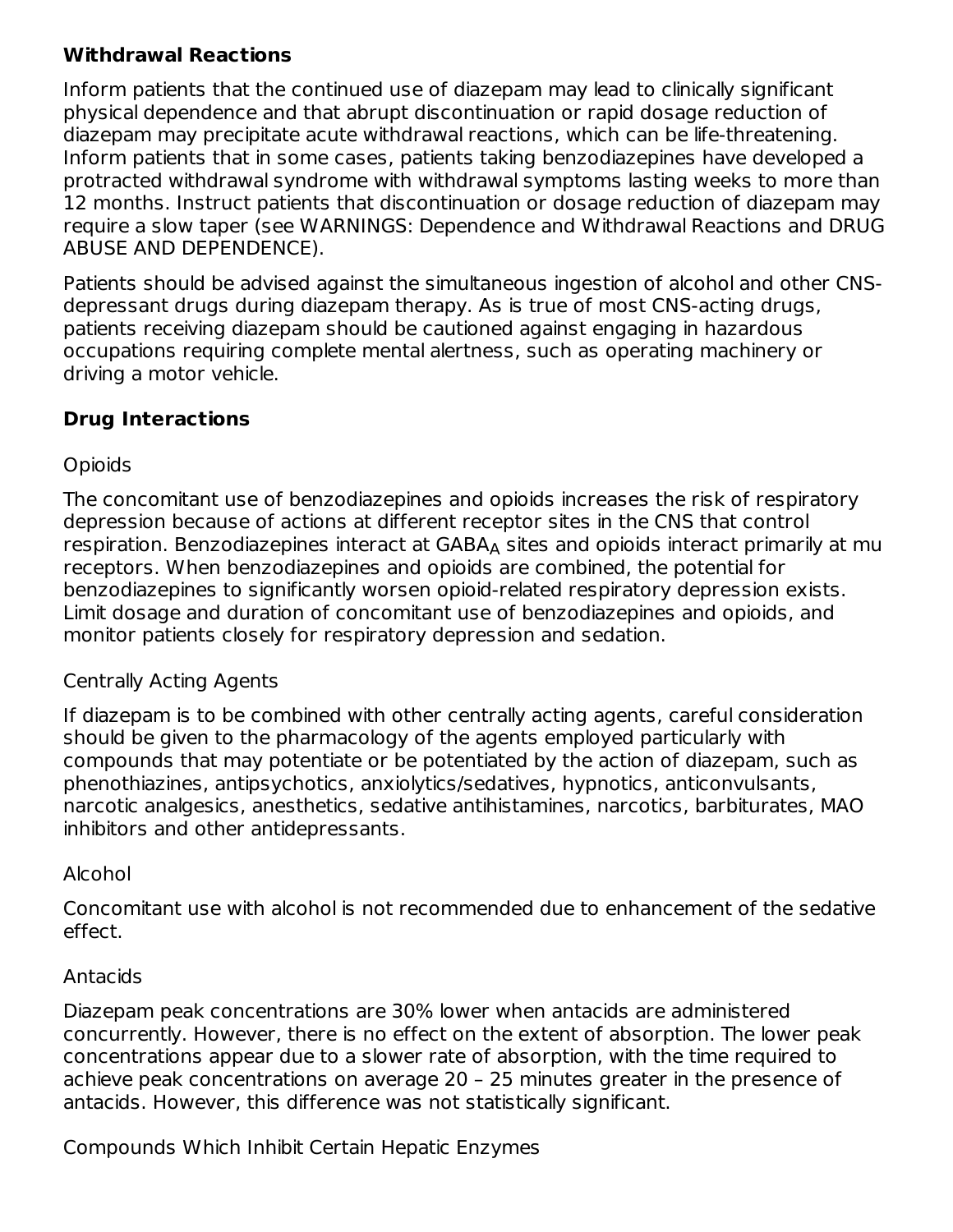There is a potentially relevant interaction between diazepam and compounds which inhibit certain hepatic enzymes (particularly cytochrome P450 3A and 2C19). Data indicate that these compounds influence the pharmacokinetics of diazepam and may lead to increased and prolonged sedation. At present, this reaction is known to occur with cimetidine, ketoconazole, fluvoxamine, fluoxetine, and omeprazole.

#### Phenytoin

There have also been reports that the metabolic elimination of phenytoin is decreased by diazepam.

### **Carcinogenesis, Mutagenesis, Impairment of Fertility**

In studies in which mice and rats were administered diazepam in the diet at a dose of 75 mg/kg/ day (approximately 6 and 12 times, respectively, the maximum recommended human dose [MRHD = 1 mg/kg/day] on a mg/m<sup>2</sup> basis) for 80 and 104 weeks, respectively, an increased incidence of liver tumors was observed in males of both species. The data currently available are inadequate to determine the mutagenic potential of diazepam. Reproduction studies in rats showed decreases in the number of pregnancies and in the number of surviving offspring following administration of an oral dose of 100 mg/kg/day (approximately 16 times the MRHD on a mg/m<sup>2</sup> basis) prior to and during mating and throughout gestation and lactation. No adverse effects on fertility or offspring viability were noted at a dose of 80 mg/kg/day (approximately 13 times the MRHD on a mg/m<sup>2</sup> basis).

## **Pregnancy**

See WARNINGS: Pregnancy.

### **Pediatric Use**

Safety and effectiveness in pediatric patients below the age of 6 months have not been established.

# **Geriatric Use**

In elderly patients, it is recommended that the dosage be limited to the smallest effective amount to preclude the development of ataxia or oversedation (2 mg to 2.5 mg once or twice daily, initially to be increased gradually as needed and tolerated).

Extensive accumulation of diazepam and its major metabolite, desmethyldiazepam, has been noted following chronic administration of diazepam in healthy elderly male subjects. Metabolites of this drug are known to be substantially excreted by the kidney, and the risk of toxic reactions may be greater in patients with impaired renal function. Because elderly patients are more likely to have decreased renal function, care should be taken in dose selection, and it may be useful to monitor renal function.

### **Hepatic Insufficiency**

Decreases in clearance and protein binding, and increases in volume of distribution and half-life have been reported in patients with cirrhosis. In such patients, a 2- to 5-fold increase in mean half-life has been reported. Delayed elimination has also been reported for the active metabolite desmethyldiazepam. Benzodiazepines are commonly implicated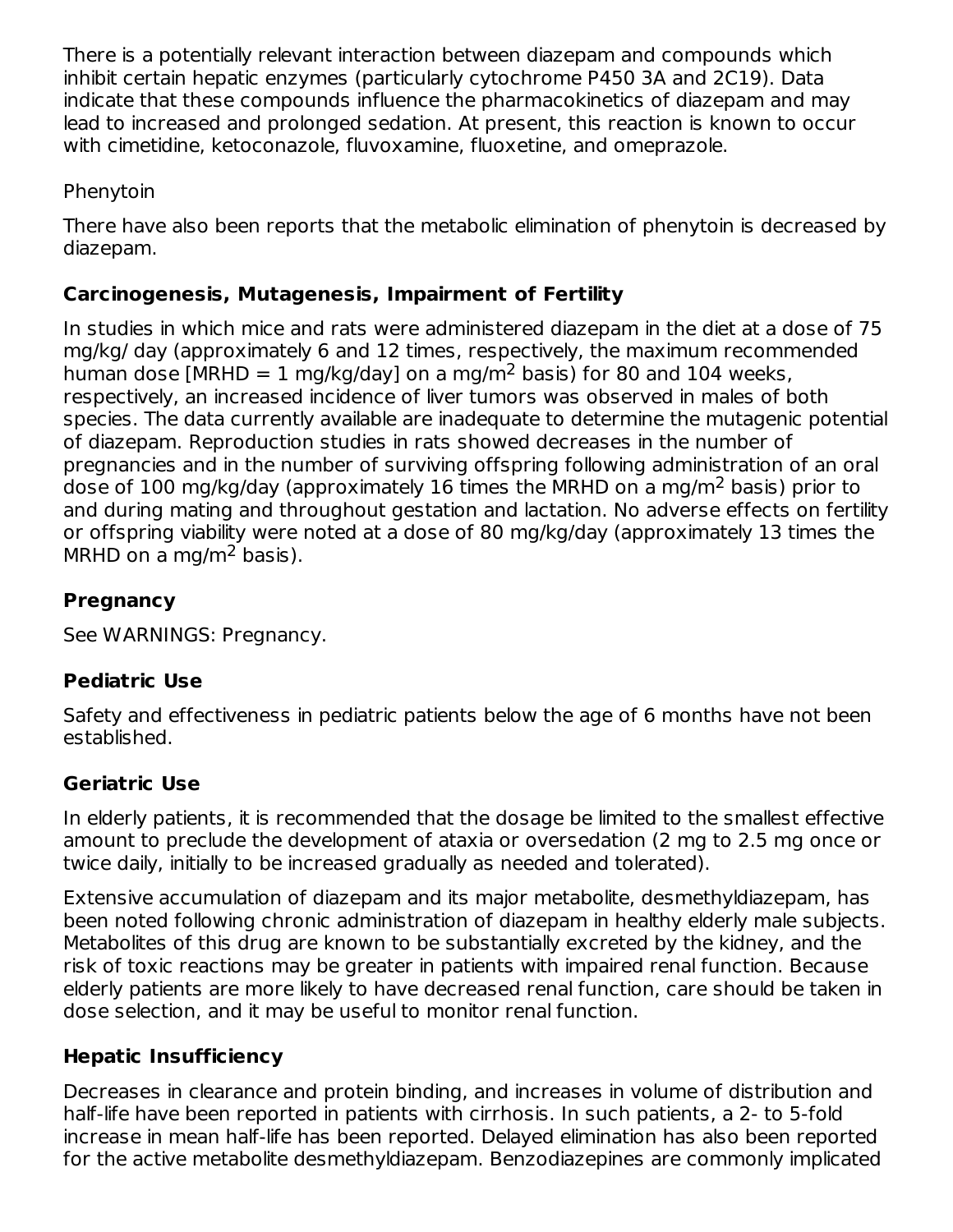in hepatic encephalopathy. Increases in half-life have also been reported in hepatic fibrosis and in both acute and chronic hepatitis (see CLINICAL PHARMACOLOGY: Pharmacokinetics in Special Populations: Hepatic Insufficiency).

### **ADVERSE REACTIONS**

Side effects most commonly reported were drowsiness, fatigue, muscle weakness, and ataxia. The following have also been reported:

Central Nervous System: confusion, depression, dysarthria, headache, slurred speech, tremor, vertigo

Gastrointestinal System: constipation, nausea, gastrointestinal disturbances

Special Senses: blurred vision, diplopia, dizziness

Cardiovascular System: hypotension

Psychiatric and Paradoxical Reactions: stimulation, restlessness, acute hyperexcited states, anxiety, agitation, aggressiveness, irritability, rage, hallucinations, psychoses, delusions, increased muscle spasticity, insomnia, sleep disturbances, and nightmares. Inappropriate behavior and other adverse behavioral effects have been reported when using benzodiazepines. Should these occur, use of the drug should be discontinued. They are more likely to occur in children and in the elderly.

Urogenital System: incontinence, changes in libido, urinary retention

Skin and Appendages: skin reactions

Laboratories: elevated transaminases and alkaline phosphatase

Other: changes in salivation, including dry mouth, hypersalivation

Antegrade amnesia may occur using therapeutic dosages, the risk increasing at higher dosages. Amnestic effects may be associated with inappropriate behavior.

Minor changes in EEG patterns, usually low-voltage fast activity, have been observed in patients during and after diazepam therapy and are of no known significance.

Because of isolated reports of neutropenia and jaundice, periodic blood counts and liver function tests are advisable during long-term therapy.

# **Postmarketing Experience**

Injury, Poisoning and Procedural Complications

There have been reports of falls and fractures in benzodiazepine users. The risk is increased in those taking concomitant sedatives (including alcohol), and in the elderly.

# **DRUG ABUSE AND DEPENDENCE**

# **Controlled Substance**

Diazepam is a Schedule IV controlled substance.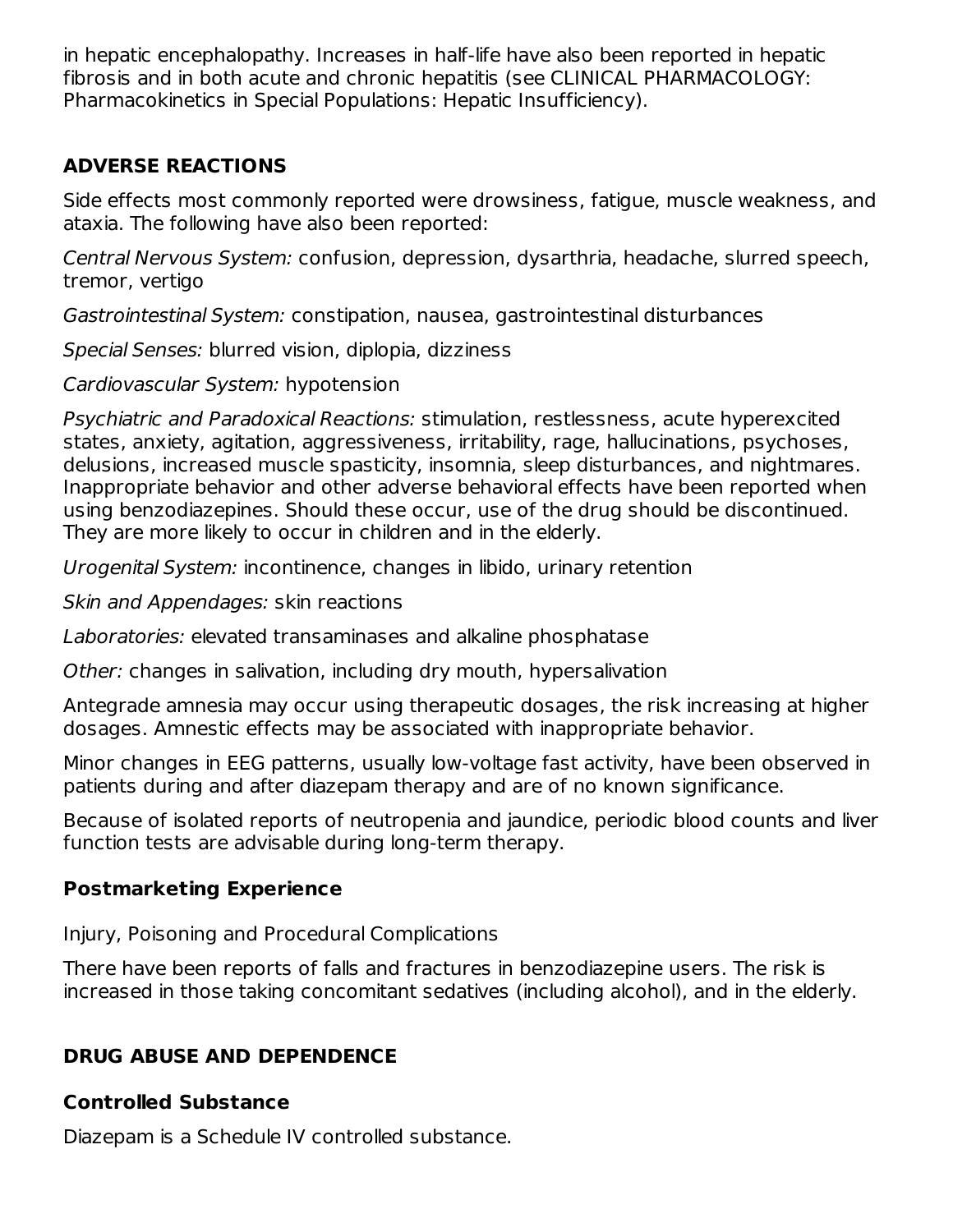# **Abuse**

Diazepam is a benzodiazepine and a CNS depressant with a potential for abuse and addiction. Abuse is the intentional, non-therapeutic use of a drug, even once, for its desirable psychological or physiological effects. Misuse is the intentional use, for therapeutic purposes, of a drug by an individual in a way other than prescribed by a health care provider or for whom it was not prescribed. Drug addiction is a cluster of behavioral, cognitive, and physiological phenomena that may include a strong desire to take the drug, difficulties in controlling drug use (e.g., continuing drug use despite harmful consequences, giving a higher priority to drug use than other activities and obligations), and possible tolerance or physical dependence. Even taking benzodiazepines as prescribed may put patients at risk for abuse and misuse of their medication. Abuse and misuse may lead to addiction.

Abuse and misuse of benzodiazepines often (but not always) involve the use of doses greater than the maximum recommended dosage and commonly involve concomitant use of other medications, alcohol, and/or illicit substances, which is associated with an increased frequency of serious adverse outcomes, including respiratory depression, overdose, or death. Benzodiazepines are often sought by individuals who abuse drugs and other substances, and by individuals with addictive disorders (see WARNINGS: Abuse, Misuse, and Addiction).

The following adverse reactions have occurred with benzodiazepine abuse and/or misuse: abdominal pain, amnesia, anorexia, anxiety, aggression, ataxia, blurred vision, confusion, depression, disinhibition, disorientation, dizziness, euphoria, impaired concentration and memory, indigestion, irritability, muscle pain, slurred speech, tremors, and vertigo.

The following severe adverse reactions have occurred with benzodiazepine abuse and/or misuse: delirium, paranoia, suicidal ideation and behavior, seizures, coma, breathing difficulty, and death.

Death is more often associated with polysubstance use (especially benzodiazepines with other CNS depressants such as opioids and alcohol).

# **Dependence**

### Physical Dependence

Diazepam may produce physical dependence from continued therapy. Physical dependence is a state that develops as a result of physiological adaptation in response to repeated drug use, manifested by withdrawal signs and symptoms after abrupt discontinuation or a significant dose reduction of a drug. Abrupt discontinuation or rapid dosage reduction of benzodiazepines or administration of flumazenil, a benzodiazepine antagonist, may precipitate acute withdrawal reactions, including seizures, which can be life-threatening. Patients at an increased risk of withdrawal adverse reactions after benzodiazepine discontinuation or rapid dosage reduction include those who take higher dosages (i.e., higher and/or more frequent doses) and those who have had longer durations of use (see WARNINGS: Dependence and Withdrawal Reactions).

To reduce the risk of withdrawal reactions, use a gradual taper to discontinue diazepam or reduce the dosage (see DOSAGE and ADMINISTRATION: Discontinuation or Dosage Reduction of Diazepam and WARNINGS: Dependence and Withdrawal Reactions).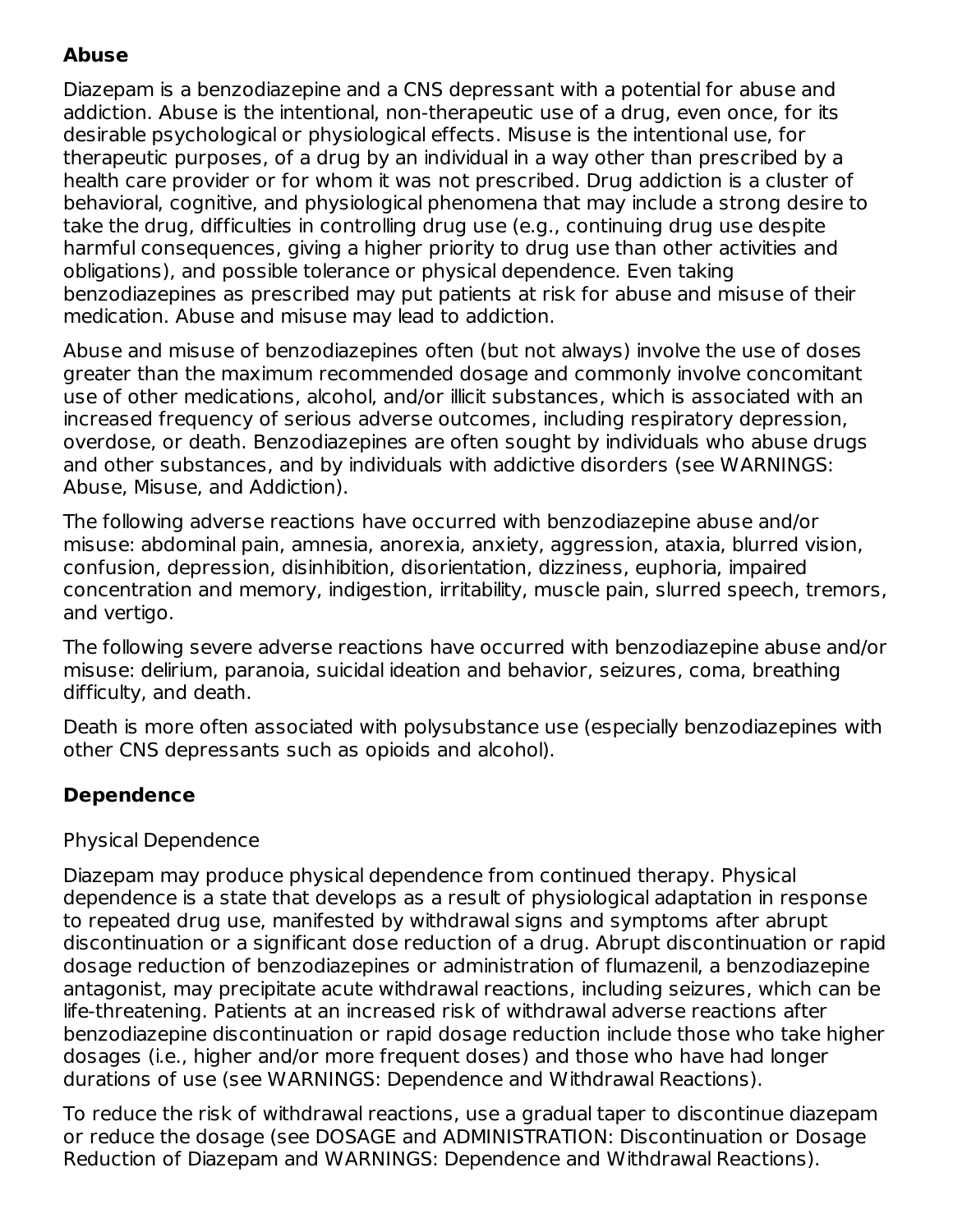#### Acute Withdrawal Signs and Symptoms

Acute withdrawal signs and symptoms associated with benzodiazepines have included abnormal involuntary movements, anxiety, blurred vision, depersonalization, depression, derealization, dizziness, fatigue, gastrointestinal adverse reactions (e.g., nausea, vomiting, diarrhea, weight loss, decreased appetite), headache, hyperacusis, hypertension, irritability, insomnia, memory impairment, muscle pain and stiffness, panic attacks, photophobia, restlessness, tachycardia, and tremor. More severe acute withdrawal signs and symptoms, including life-threatening reactions, have included catatonia, convulsions, delirium tremens, depression, hallucinations, mania, psychosis, seizures, and suicidality.

### Protracted Withdrawal Syndrome

Protracted withdrawal syndrome associated with benzodiazepines is characterized by anxiety, cognitive impairment, depression, insomnia, formication, motor symptoms (e.g., weakness, tremor, muscle twitches), paresthesia, and tinnitus that persists beyond 4 to 6 weeks after initial benzodiazepine withdrawal. Protracted withdrawal symptoms may last weeks to more than 12 months. As a result, there may be difficulty in differentiating withdrawal symptoms from potential re-emergence or continuation of symptoms for which the benzodiazepine was being used.

### **Tolerance**

Tolerance to diazepam may develop from continued therapy. Tolerance is a physiological state characterized by a reduced response to a drug after repeated administration (i.e., a higher dose of a drug is required to produce the same effect that was once obtained at a lower dose). Tolerance to the therapeutic effect of diazepam may develop; however, little tolerance develops to the amnestic reactions and other cognitive impairments caused by benzodiazepines.

# **OVERDOSAGE**

Overdose of benzodiazepines is usually manifested by central nervous system depression ranging from drowsiness to coma. In mild cases, symptoms include drowsiness, confusion, and lethargy. In more serious cases, symptoms may include ataxia, diminished reflexes, hypotonia, hypotension, respiratory depression, coma (rarely), and death (very rarely). Overdose of benzodiazepines in combination with other CNS depressants (including alcohol) may be fatal and should be closely monitored.

# **Management of Overdosage**

Following overdose with oral benzodiazepines, general supportive measures should be employed including the monitoring of respiration, pulse, and blood pressure. Vomiting should be induced (within 1 hour) if the patient is conscious. Gastric lavage should be undertaken with the airway protected if the patient is unconscious. Intravenous fluids should be administered. If there is no advantage in emptying the stomach, activated charcoal should be given to reduce absorption. Special attention should be paid to respiratory and cardiac function in intensive care. General supportive measures should be employed, along with intravenous fluids, and an adequate airway maintained. Should hypotension develop, treatment may include intravenous fluid therapy, repositioning,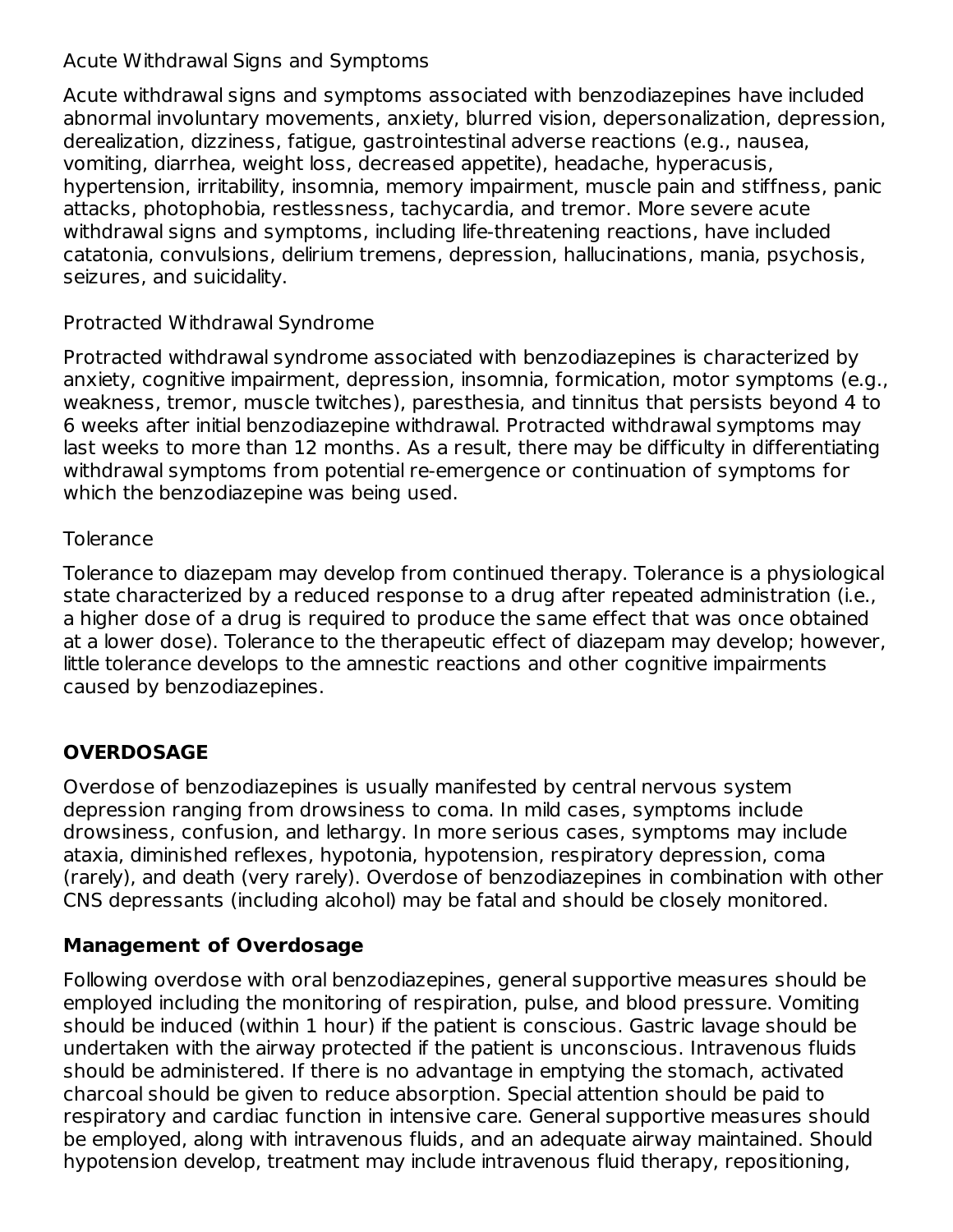judicious use of vasopressors appropriate to the clinical situation, if indicated, and other appropriate countermeasures. Dialysis is of limited value.

As with the management of intentional overdosage with any drug, it should be considered that multiple agents may have been ingested.

Flumazenil, a specific benzodiazepine-receptor antagonist, is indicated for the complete or partial reversal of the sedative effects of benzodiazepines and may be used in situations when an overdose with a benzodiazepine is known or suspected. Prior to the administration of flumazenil, necessary measures should be instituted to secure airway, ventilation and intravenous access. Flumazenil is intended as an adjunct to, not as a substitute for, proper management of benzodiazepine overdose. Patients treated with flumazenil should be monitored for re-sedation, respiratory depression and other residual benzodiazepine effects for an appropriate period after treatment. **The prescriber should be aware of a risk of seizure in association with flumazenil treatment, particularly in long-term benzodiazepine users and in cyclic antidepressant overdose.** Caution should be observed in the use of flumazenil in epileptic patients treated with benzodiazepines. The complete flumazenil package insert, including CONTRAINDICATIONS, WARNINGS, and PRECAUTIONS, should be consulted prior to use.

Withdrawal symptoms of the barbiturate type have occurred after the discontinuation of benzodiazepines (see DRUG ABUSE AND DEPENDENCE).

## **DOSAGE AND ADMINISTRATION**

Dosage should be individualized for maximum beneficial effect. While the usual daily dosages given below will meet the needs of most patients, there will be some who may require higher doses. In such cases dosage should be increased cautiously to avoid adverse effects.

| <b>Adults:</b>                                                                               | <b>Usual Daily Dosage:</b>                                                                          |  |
|----------------------------------------------------------------------------------------------|-----------------------------------------------------------------------------------------------------|--|
| <b>Management of Anxiety</b><br>Disorders and Relief of<br>Symptoms of Anxiety.              | Depending upon severity of<br>symptoms - 2 mg to 10 mg, 2<br>to 4 times daily                       |  |
| Symptomatic Relief in Acute<br>Alcohol Withdrawal.                                           | 10 mg, 3 or 4 times during the<br>first 24 hours, reducing to 5 mg,<br>3 or 4 times daily as needed |  |
| Adjunctively for Relief of Skeletal 2 mg to 10 mg, 3 or 4 times<br>Muscle Spasm.             | daily                                                                                               |  |
| Adjunctively in Convulsive<br>Disorders.                                                     | 2 mg to 10 mg, 2 to 4 times<br>daily                                                                |  |
| Geriatric Patients, or in the<br>presence of debilitating disease.                           | 2 mg to 2.5 mg, 1 or 2 times<br>daily initially; increase gradually<br>as needed and tolerated      |  |
| <b>Pediatric Patients:</b>                                                                   |                                                                                                     |  |
| Because of varied responses to<br>CNS-acting drugs, initiate<br>therapy with lowest dose and | 1 mg to 2.5 mg, 3 or 4 times<br>$\lambda$ oik $\iota$ initially: increase aradually                 |  |

increase as required. Not for use addy initially, included give daily initially; increase gradually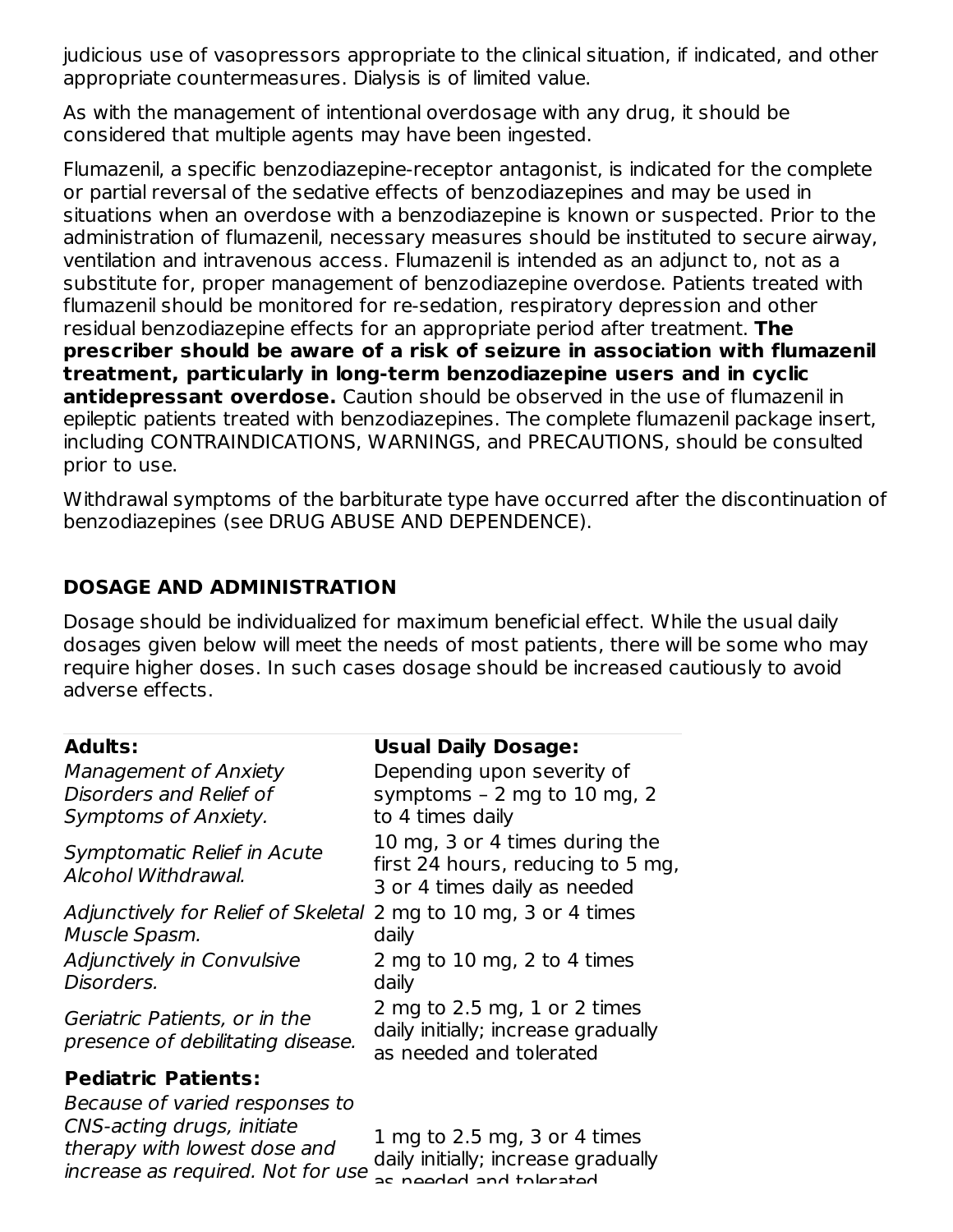#### **Discontinuation or Dosage Reduction of Diazepam**

To reduce the risk of withdrawal reactions, use a gradual taper to discontinue diazepam or reduce the dosage. If a patient develops withdrawal reactions, consider pausing the taper or increasing the dosage to the previous tapered dosage level. Subsequently decrease the dosage more slowly (see WARNINGS: Dependence and Withdrawal Reactions and DRUG ABUSE AND DEPENDENCE: Dependence).

#### **HOW SUPPLIED**

#### **Diazepam Oral Solution**

**The 5 mg per 5 mL oral solution is supplied as a (wintergreen-spice flavored) clear, orange-colored solution.**

NDC 68094-750-62 5 mL per unit dose cup Thirty (30) cups per shipper

#### **STORAGE**

Store at 20° to 25°C (68° to 77°F). [See USP Controlled Room Temperature.]

Dispense in a tight, light-resistant container as defined in the USP/NF.

Distr. by: **West-Ward Pharmaceuticals Corp.** Eatontown, NJ 07724

Packaged by: **Precision Dose, Inc.** South Beloit, IL 61080

For Inquiries call Precision Dose, Inc. at 1-800-397-9228 or email druginfo@precisiondose.com.

#### **LI853 Rev. 05/21**

#### **MEDICATION GUIDE Diazepam Oral Solution, CIV, (5 mg per 5 mL) (dye az' e pam)**

**What is the most important information I should know about Diazepam Oral Solution?**

- **Diazepam Oral Solution is a benzodiazepine medicine. Taking benzodiazepines with opioid medicines, alcohol, or other central nervous system depressants (CNS) (including street drugs) can cause severe drowsiness, breathing problems (respiratory depression), coma and death.** Get emergency help right away if any of the following happens:
	- shallow or slowed breathing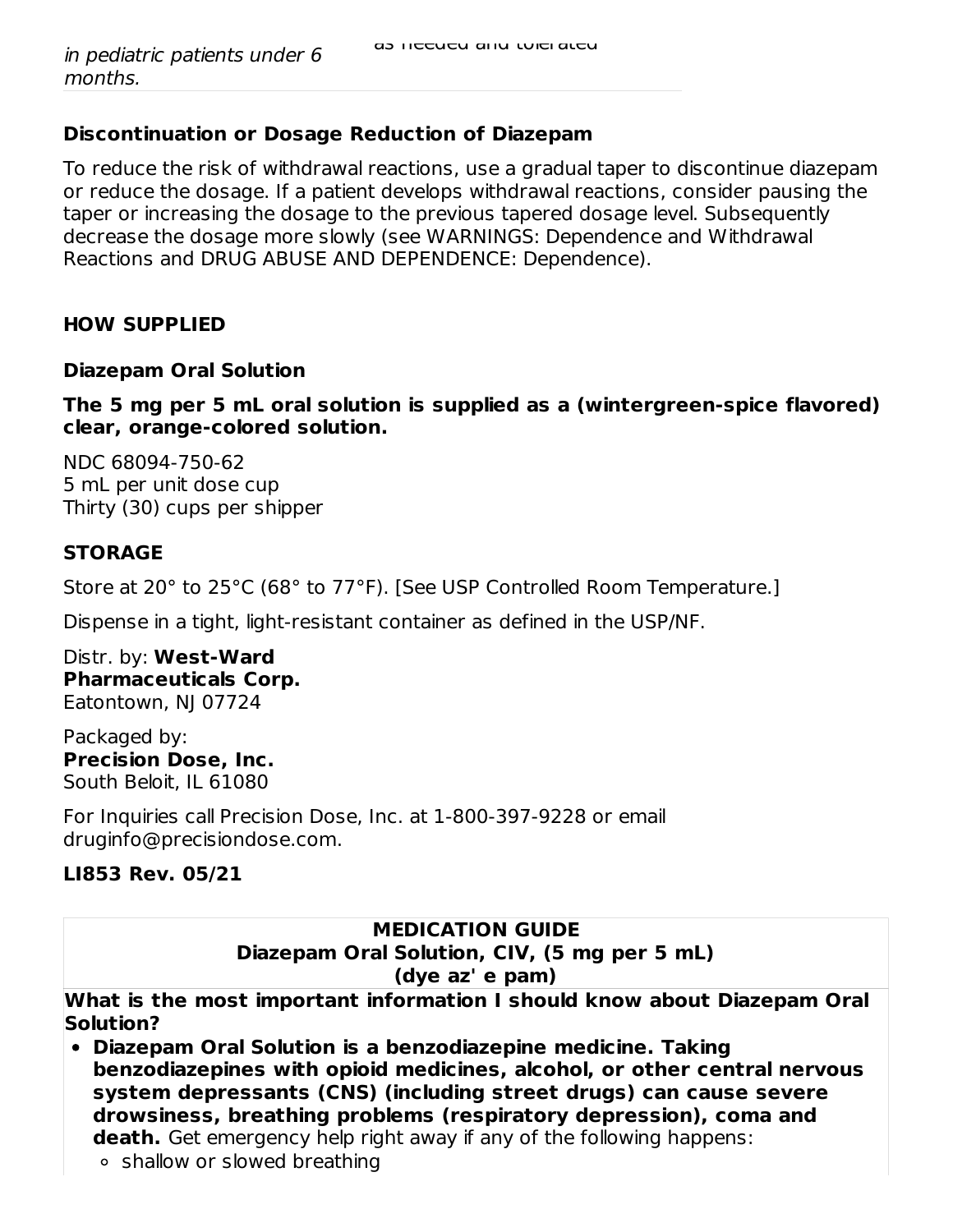- breathing stops (which may lead to the heart stopping)
- excessive sleepiness (sedation)

Do not drive or operate heavy machinery until you know how taking Diazepam Oral Solution with opioids affects you.

- **Risk of abuse, misuse, and addiction**. There is a risk of abuse, misuse, and addiction with benzodiazepines, including Diazepam Oral Solution, which can lead to overdose and serious side effects including coma and death.
	- **Serious side effects including coma and death have happened in people who have abused or misused benzodiazepines, including Diazepam Oral Solution.** These serious side effects may also include delirium, paranoia, suicidal thoughts or actions, seizures, and difficulty breathing. **Call your healthcare provider or go to the nearest hospital emergency room right away if you get any of these serious side effects.**
	- **You can develop an addiction even if you take Diazepam Oral Solution exactly as prescribed by your healthcare provider.**
	- **Take Diazepam Oral Solution exactly as your healthcare provider prescribed.**
	- Do not share your Diazepam Oral Solution with other people.
	- Keep Diazepam Oral Solution in a safe place and away from children.
- **Physical dependence and withdrawal reactions.** Diazepam Oral Solution can cause physical dependence and withdrawal reactions, especially if you continue to take Diazepam Oral Solution for several days to several weeks.
	- **Do not suddenly stop taking Diazepam Oral Solution.** Stopping Diazepam Oral Solution suddenly can cause serious and life-threatening side effects, including unusual movements, responses, or expressions, seizures, sudden and severe mental or nervous system changes, depression, seeing or hearing things that others do not see or hear, an extreme increase in activity or talking, losing touch with reality, and suicidal thoughts or actions. Call your healthcare provider or go to the nearest hospital emergency room right away if you get any of these symptoms.
	- **Some people who suddenly stop benzodiazepines have symptoms that can last for several weeks to more than 12 months**, including anxiety, trouble remembering, learning, or concentrating, depression, problems sleeping, feeling like insects are crawling under your skin, weakness, shaking.
	- Physical dependence is not the same as drug addiction. Your healthcare provider can tell you more about the differences between physical dependence and drug addiction.
	- Do not take more Diazepam Oral Solution than prescribed.

# **What is Diazepam Oral Solution?**

- Diazepam Oral Solution is a prescription medicine used:
	- to treat anxiety disorders
	- $\circ$  for the short-term relief of the symptoms of anxiety
	- to relieve the symptoms of alcohol withdrawal including agitation, shakiness (tremor), sudden and severe mental or nervous system changes (delirium tremens) and seeing or hearing things that others do not see or hear (hallucinations)
	- along with other medicines for the relief of muscle spasms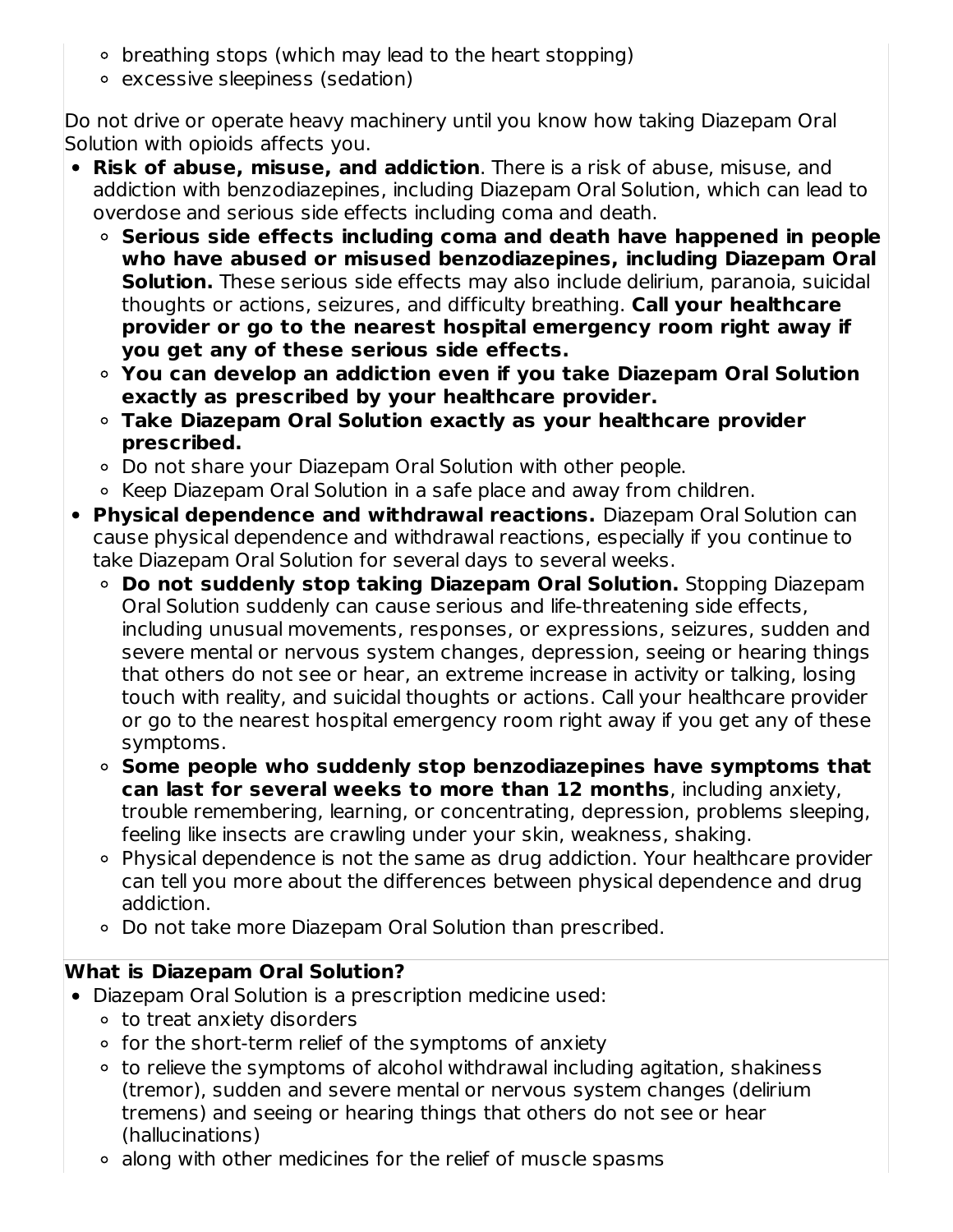- along with other medicines to treat seizure disorders
- **Diazepam Oral Solution is a federal controlled substance (C-IV) because it contains diazepam that can be abused or lead to dependence.** Keep Diazepam Oral Solution in a safe place to prevent misuse and abuse. Selling or giving away Diazepam Oral Solution may harm others, and is against the law. Tell your healthcare provider if you have abused or been dependent on alcohol, prescription medicines or street drugs.
- It is not known if Diazepam Oral Solution is safe and effective in children under 6 months of age.

It is not known if Diazepam Oral Solution is safe and effective for use longer than 4 months.

### **Do not take Diazepam Oral Solution if you:**

- are allergic to diazepam or any of the ingredients in Diazepam Oral Solution. See the end of this Medication Guide for a complete list of ingredients in Diazepam Oral Solution.
- have a disease that can cause muscle weakness called myasthenia gravis
- have severe breathing problems (severe respiratory insufficiency)
- have severe liver problems
- have a sleep problem called sleep apnea syndrome

#### **Before you take Diazepam Oral Solution, tell your healthcare provider about all of your medical conditions, including if you:**

- have or have had depression, mood problems, or suicidal thoughts or behavior
- have lung disease or breathing problems
- have liver or kidney problems
- are pregnant or plan to become pregnant. Diazepam Oral Solution may harm your unborn baby. You and your healthcare provider should decide if you should take Diazepam Oral Solution while you are pregnant.
- are breastfeeding or plan to breastfeed. Diazepam passes into your breast milk and may harm your baby. Talk to your healthcare provider about the best way to feed your baby if you take Diazepam Oral Solution. Do not breastfeed while taking Diazepam Oral Solution.

**Tell your healthcare provider about all the medicines you take,** including prescription and over-the-counter medicines, vitamins, and herbal supplements. Taking Diazepam Oral Solution with certain other medicines can cause side effects or affect how well Diazepam Oral Solution or the other medicines work. Do not start or stop other medicines without talking to your healthcare provider.

### **How should I take Diazepam Oral Solution?**

- Take Diazepam Oral Solution exactly as your healthcare provider tells you to take it. Your healthcare provider will tell you how much Diazepam Oral Solution to take and when to take it.
- Talk to your healthcare provider about slowly stopping Diazepam Oral Solution to avoid withdrawal symptoms.
- If you take too much Diazepam Oral Solution, call your healthcare provider or go to the nearest hospital emergency room right away.

**What are the possible side effects of Diazepam Oral Solution? Diazepam Oral**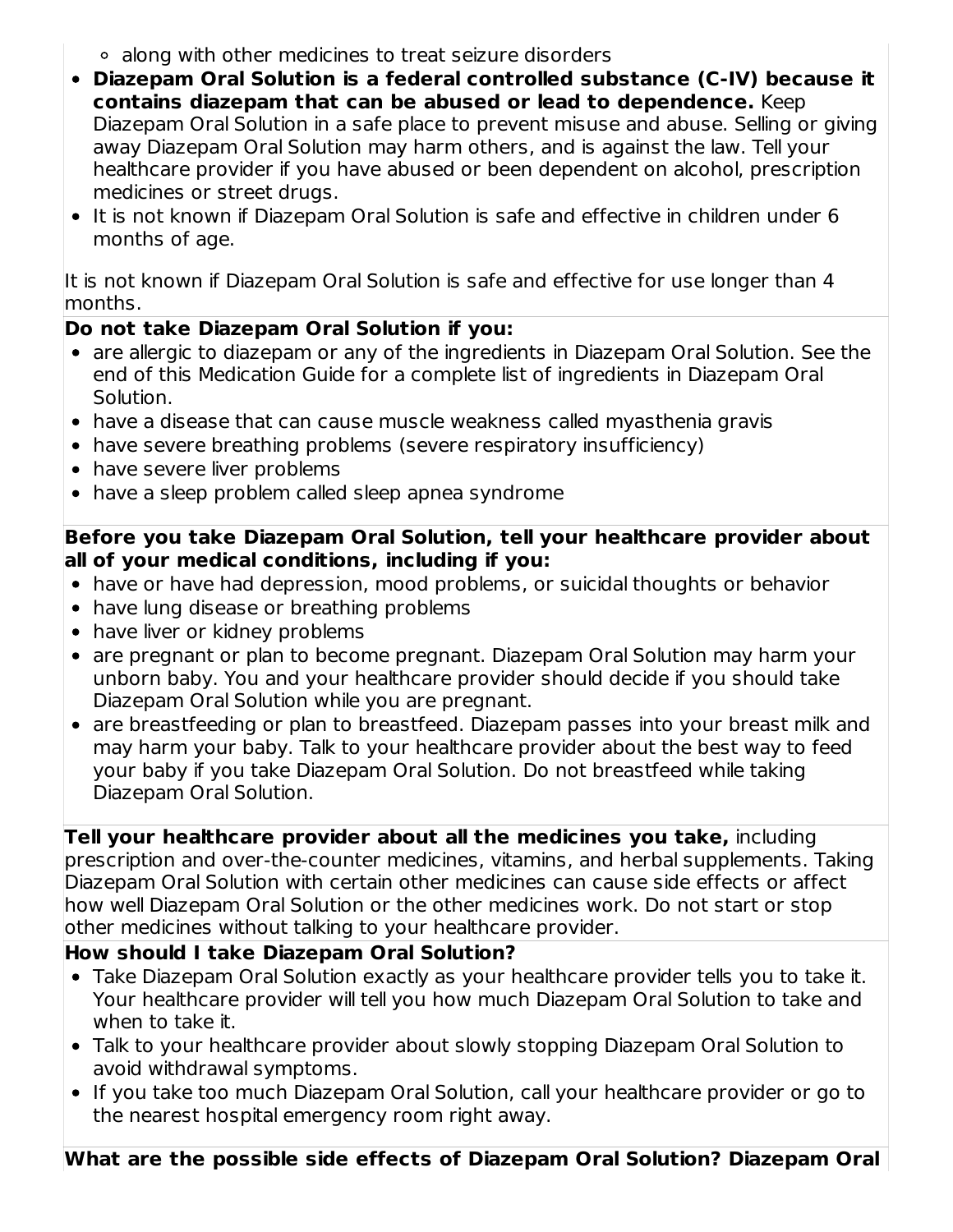**Solution may cause serious side effects, including:**

- **See "What is the most important information I should know about Diazepam Oral Solution?"**
- **Seizures.** Taking Diazepam Oral Solution with other medicines used to treat epilepsy can cause an increase in the number or severity of grand mal seizures.
- **Diazepam Oral Solution can make you sleepy or dizzy, and can slow your thinking and motor skills.**
	- Do not drive, operate heavy machinery, or do other dangerous activities until you know how Diazepam Oral Solution affects you.
	- Do not drink alcohol or take other drugs that may make you sleepy or dizzy while taking Diazepam Oral Solution without first talking to your healthcare provider. When taken with alcohol or drugs that cause sleepiness or dizziness, Diazepam Oral Solution may make your sleepiness or dizziness much worse.
- **Like other antiepileptic drugs, Diazepam Oral Solution may cause suicidal thoughts or actions in a very small number of people, about 1 in 500.**

#### **Call your healthcare provider right away if you have any of these symptoms, especially if they are new, worse, or worry you:**

- thoughts about suicide or dying
- new or worse anxiety
- trouble sleeping (insomnia)
- acting on dangerous impulses
- attempts to commit suicide
- feeling agitated or restless
- new or worse irritability
- an extreme increase in activity and talking (mania)
- new or worse depression
- o panic attacks
- acting aggressive, being angry, or violent
- $\circ$  other unusual changes in behavior or mood

# **How can I watch for early symptoms of suicidal thoughts and actions?**

- Pay attention to any changes, especially sudden changes, in mood, behaviors, thoughts, or feelings.
- Keep all follow-up visits with your healthcare provider as scheduled. Call your healthcare provider between visits as needed, especially if you are worried about symptoms. Suicidal thoughts or actions can be caused by things other than medicines. If you have suicidal thoughts or actions, your healthcare provider may check for other causes.

# **The most common side effects of Diazepam Oral Solution include:**

drowsiness

- $\bullet$  fatigue
- muscle weakness
- loss of control of body movements (ataxia)

These are not all the possible side effects of Diazepam Oral Solution. Call your doctor for medical advice about side effects. You may report side effects to FDA at 1-800-FDA-1088. You may also report side effects to West-Ward Pharmaceuticals Corp. at 1-800- 962-8364

# **How should I store Diazepam Oral Solution?**

• Store Diazepam Oral Solution in a tightly closed, light-resistant container at room temperature between 68°F to 77°F (20°C to 25°C). **Protect from light.**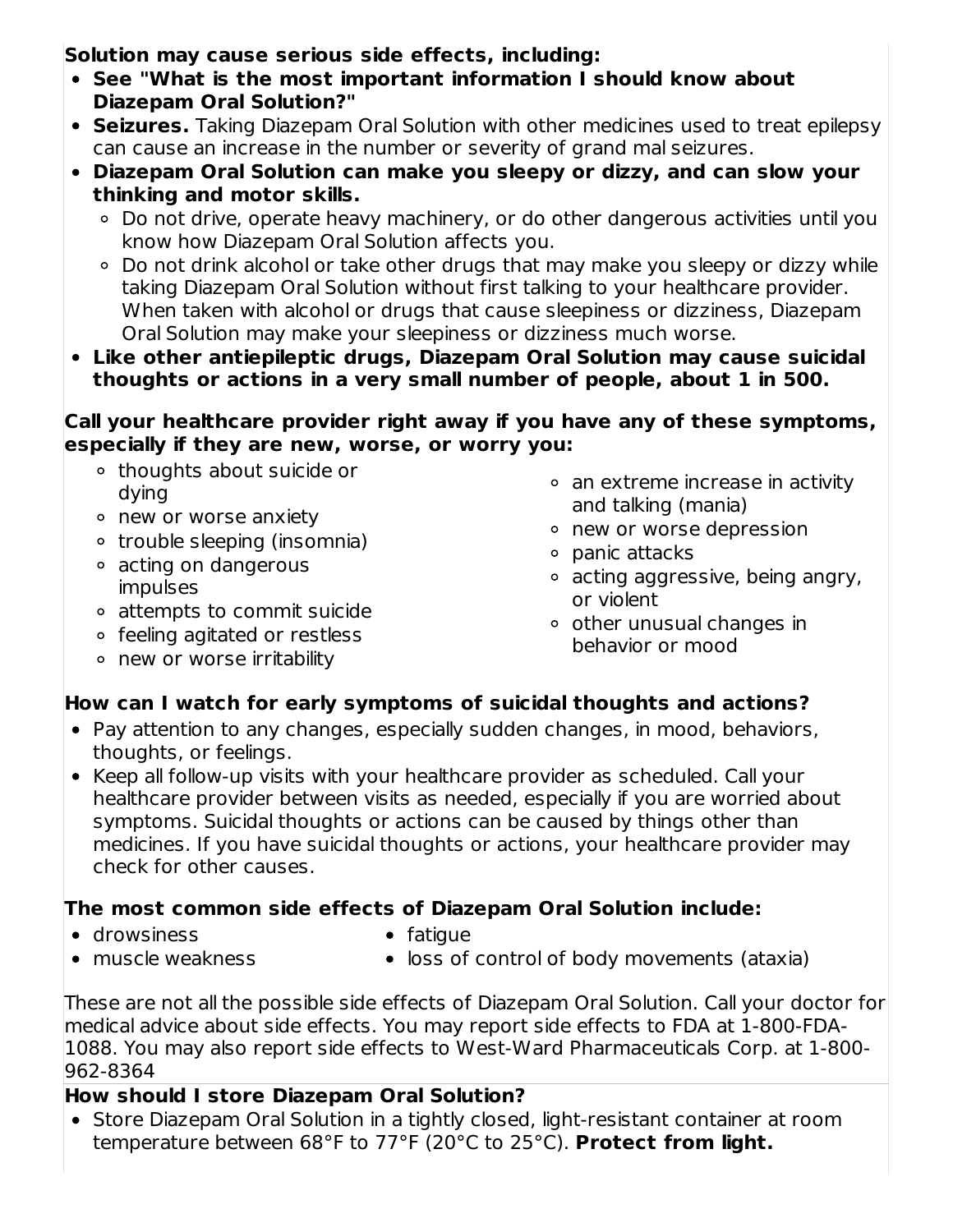# **Keep Diazepam Oral Solution and all medicines out of the reach of children.**

**General information about the safe and effective use of Diazepam Oral**

**Solution.** Medicines are sometimes prescribed for purposes other than those listed in a Medication Guide. Do not use Diazepam Oral Solution for a condition for which it was not prescribed. Do not give Diazepam Oral Solution to other people, even if they have the same symptoms that you have. It may harm them. You can ask your pharmacist or healthcare provider for information about Diazepam Oral Solution that is written for health professionals.

**What are the ingredients in Diazepam Oral Solution?**

**Active ingredient:** diazepam

**Inactive ingredients:** The flavored 5 mg/5 mL oral solution contains bitterness modifier, citric acid, D&C Yellow No. 10, FD&C Red No. 40, polyethylene glycol, propylene glycol, sodium citrate, sorbitol, water and wintergreen coriander spice blend.

**This Medication Guide has been approved by the U.S. Food and Drug Administration.**

Distr. by: **West-Ward Pharmaceuticals Corp.** Eatontown, NJ 07724

Packaged by: **Precision Dose, Inc.** South Beloit, IL 61080

For inquiries call Precision Dose, Inc. at 1-800-397-9228 or email druginfo@precisiondose.com.

**LI853 Rev. 05/21**

### **PRINCIPAL DISPLAY PANEL - 5 mL Cup Label**

NDC 68094-750-59

PrecisionDose™

diazePAM Oral Solution 5 mg per 5 mL

CIV

Pkg: Precision Dose, Inc., S. Beloit, IL 61080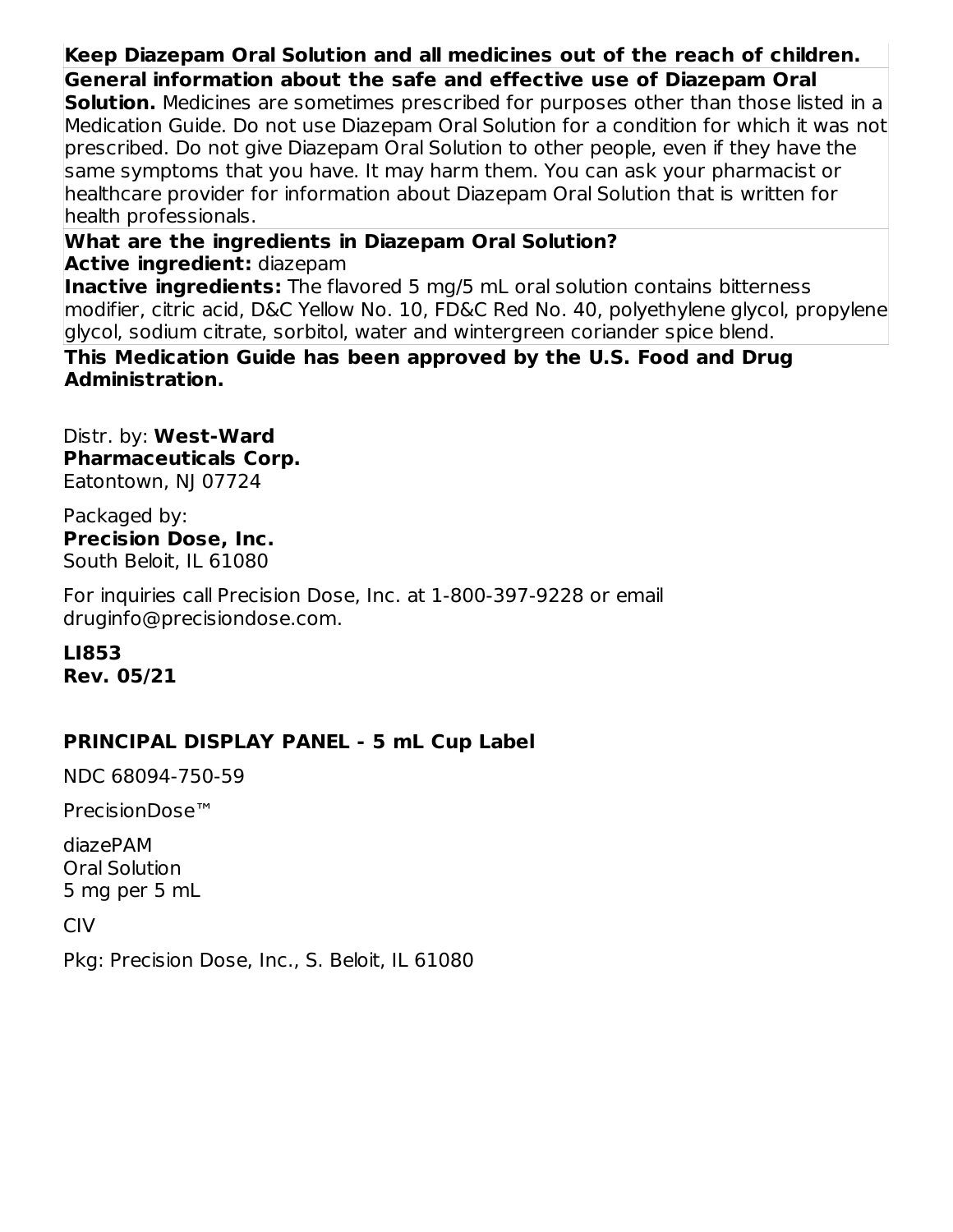

# **DIAZEPAM** diazepam solution **Product Information Product Type** HUMAN PRESCRIPTION DRUG **Item Code (Source)** NDC:68094- 750(NDC:0054-3188) **Route of Administration** ORAL **DEA Schedule** CIV **Active Ingredient/Active Moiety Ingredient Name Basis of Strength Strength Diazepam** (UNII: Q3JTX2Q7TU) (Diazepam - UNII:Q3JTX2Q7TU) Diazepam 5 mg in 5 mL **Inactive Ingredients Ingredient Name Strength CITRIC ACID MONOHYDRATE** (UNII: 2968PHW8QP) **D&C YELLOW NO. 10** (UNII: 35SW5USQ3G) **FD&C RED NO. 40** (UNII: WZB9127XOA) **POLYETHYLENE GLYCOL, UNSPECIFIED** (UNII: 3WQ0SDW1A) **PROPYLENE GLYCOL** (UNII: 6DC9Q167V3) **SODIUM CITRATE, UNSPECIFIED FORM** (UNII: 1Q73Q2JULR) **SORBITOL** (UNII: 506T60A25R) **WATER** (UNII: 059QF0KO0R) **Product Characteristics Color Color Score ORANGE Score Shape Size Flavor** WINTERGREEN **Imprint Code Contains Packaging Marketing Start Marketing End**